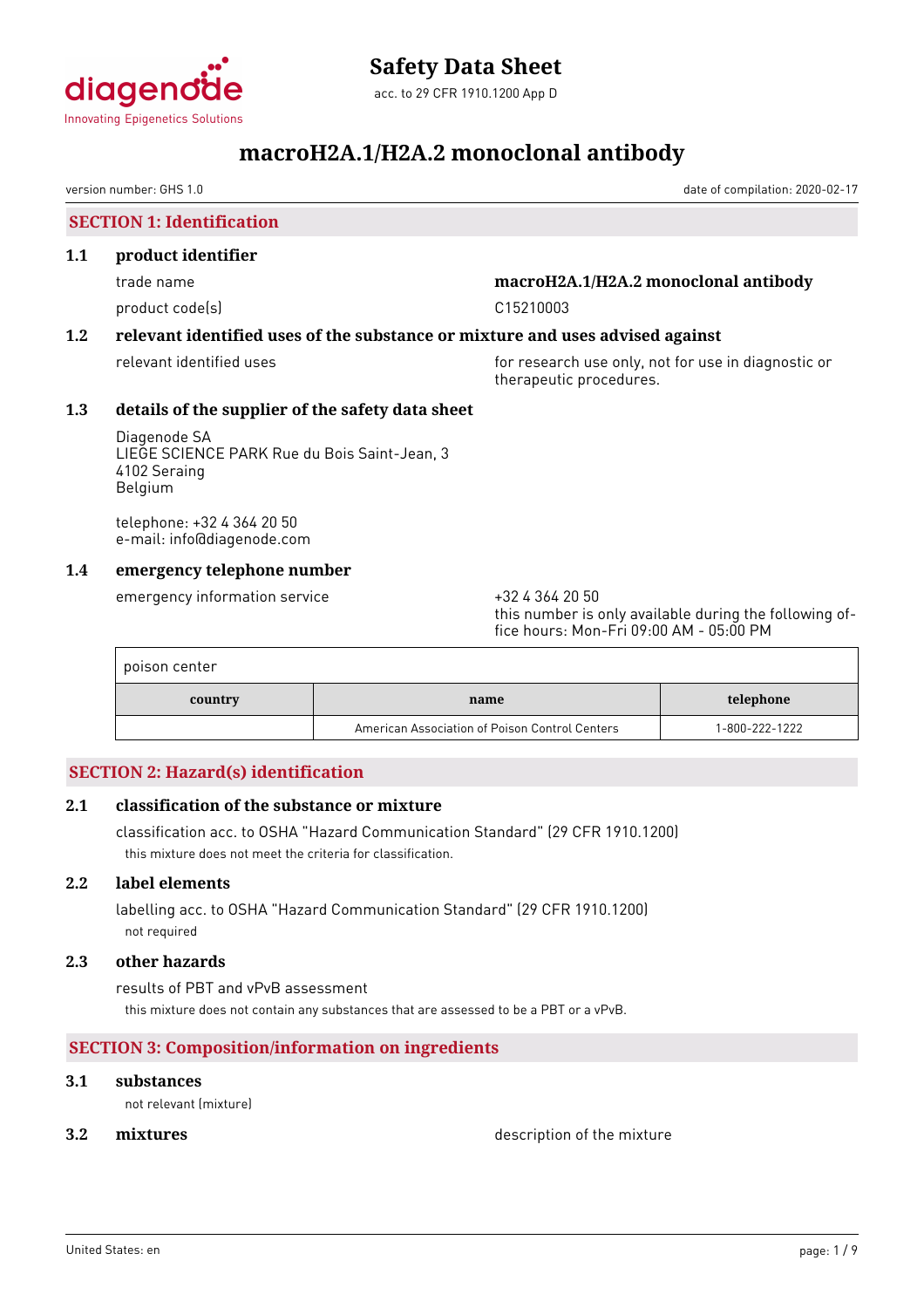

version number: GHS 1.0 date of compilation: 2020-02-17

### **SECTION 4: First-aid measures**

### **4.1 description of first- aid measures**

### general notes

do not leave affected person unattended. remove victim out of the danger area. keep affected person warm, still and covered. take off immediately all contaminated clothing. in all cases of doubt, or when symptoms persist, seek medical advice. in case of unconsciousness place person in the recovery position. Never give anything by mouth.

#### following inhalation

if breathing is irregular or stopped, immediately seek medical assistance and start first aid actions. provide fresh air.

#### following skin contact

wash with plenty of soap and water.

#### following eye contact

remove contact lenses, if present and easy to do. Continue rinsing. irrigate copiously with clean, fresh water for at least 10 minutes, holding the eyelids apart.

#### following ingestion

rinse mouth with water (only if the person is conscious). do NOT induce vomiting.

### **4.2 most important symptoms and effects, both acute and delayed**

symptoms and effects are not known to date.

### **4.3 indication of any immediate medical attention and special treatment needed**

none

### **SECTION 5: Fire-fighting measures**

### **5.1 extinguishing media**

suitable extinguishing media water spray, BC-powder, carbon dioxide (CO2)

unsuitable extinguishing media water jet

### **5.2 special hazards arising from the substance or mixture**

#### hazardous combustion products

nitrogen oxides (NOx), carbon monoxide (CO), carbon dioxide (CO2)

### **5.3 advice for firefighters**

in case of fire and/or explosion do not breathe fumes. coordinate firefighting measures to the fire surroundings. do not allow firefighting water to enter drains or water courses. collect contaminated firefighting water separately. fight fire with normal precautions from a reasonable distance.

### **SECTION 6: Accidental release measures**

### **6.1 personal precautions, protective equipment and emergency procedures**

for non-emergency personnel

remove persons to safety.

for emergency responders

wear breathing apparatus if exposed to vapors/dust/aerosols/gases.

### **6.2 environmental precautions**

keep away from drains, surface and ground water. retain contaminated washing water and dispose of it.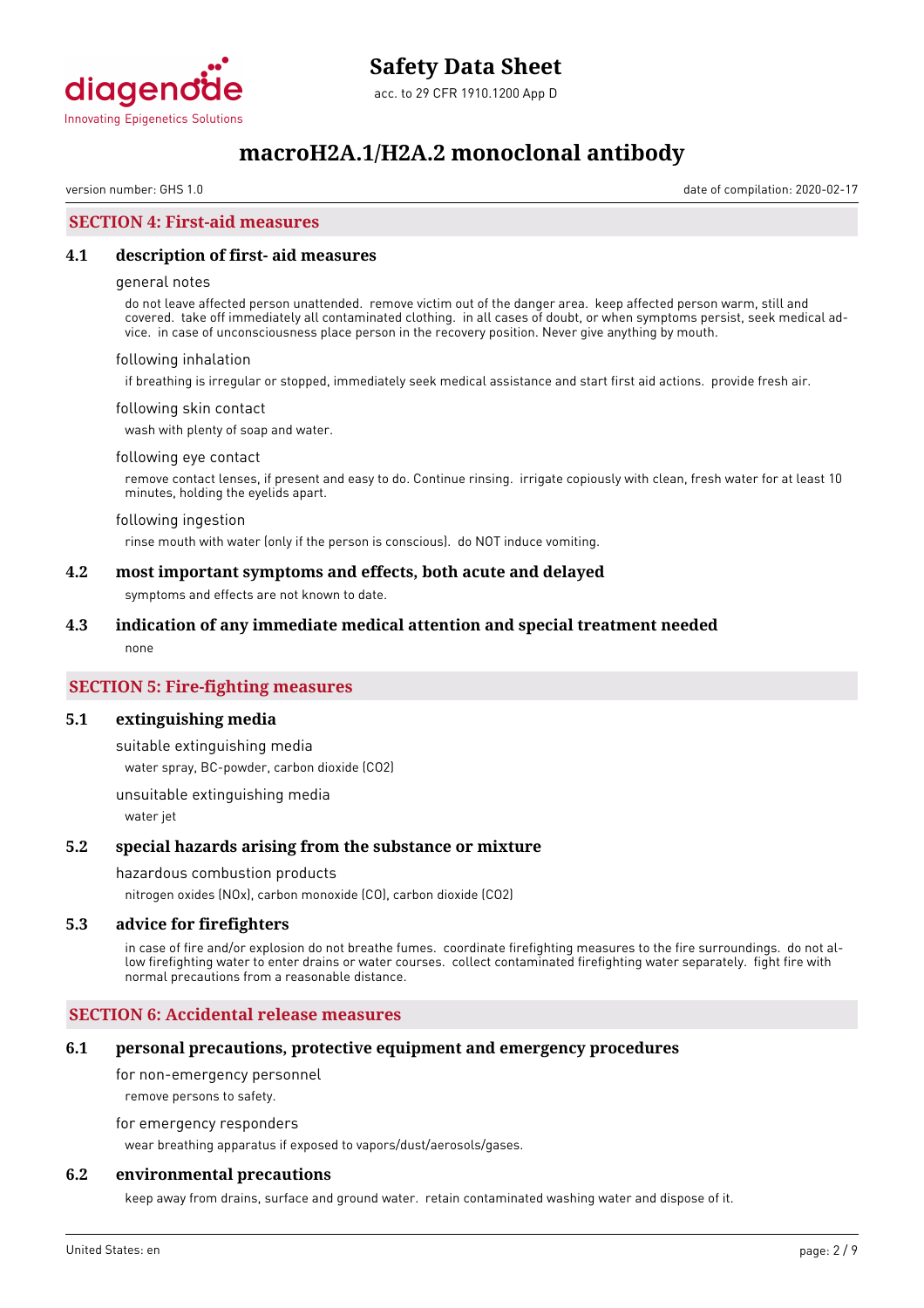

# **Safety Data Sheet**

acc. to 29 CFR 1910.1200 App D

# **macroH2A.1/H2A.2 monoclonal antibody**

version number: GHS 1.0 date of compilation: 2020-02-17

### **6.3 methods and material for containment and cleaning up**

advice on how to contain a spill

covering of drains

advice on how to clean up a spill

wipe up with absorbent material (e.g. cloth, fleece). collect spillage: sawdust, kieselgur (diatomite), sand, universal binder

appropriate containment techniques use of adsorbent materials.

other information relating to spills and releases

place in appropriate containers for disposal. ventilate affected area.

### **6.4 reference to other sections**

hazardous combustion products: see section 5. personal protective equipment: see section 8. incompatible materials: see section 10. disposal considerations: see section 13.

### **SECTION 7: Handling and storage**

### **7.1 precautions for safe handling**

recommendations

- measures to prevent fire as well as aerosol and dust generation

use local and general ventilation. use only in well-ventilated areas.

### advice on general occupational hygiene

wash hands after use. do not eat, drink and smoke in work areas. remove contaminated clothing and protective equipment before entering eating areas. never keep food or drink in the vicinity of chemicals. never place chemicals in containers that are normally used for food or drink. keep away from food, drink and animal feedingstuffs.

### **7.2 conditions for safe storage, including any incompatibilities**

control of the effects

protect against external exposure, such as

frost

### **7.3 specific end use(s)**

see section 16 for a general overview.

### **SECTION 8: Exposure controls/personal protection**

### **8.1 control parameters**

|              | occupational exposure limit values (Workplace Exposure Limits) |               |                 |                     |                           |                      |                            |       |                                                 |                 |                                |
|--------------|----------------------------------------------------------------|---------------|-----------------|---------------------|---------------------------|----------------------|----------------------------|-------|-------------------------------------------------|-----------------|--------------------------------|
| coun-<br>try | name of agent                                                  | <b>CAS No</b> | identi-<br>fier | <b>TWA</b><br>[ppm] | <b>TWA</b><br>[ $mg/m3$ ] | <b>STEL</b><br>[ppm] | <b>STEL</b><br>[ $mg/m3$ ] | [ppm] | $ Ceiling-C Ceiling-C $<br>[mg/m <sup>3</sup> ] | nota-<br>tion   | source                         |
| <b>US</b>    | glycerine                                                      | $56 - 81 - 5$ | <b>REL</b>      |                     |                           |                      |                            |       |                                                 | mist.<br>appx-D | <b>NIOSH</b><br>REL            |
| US.          | glycerol                                                       | $56 - 81 - 5$ | PEL             |                     | 15                        |                      |                            |       |                                                 | mist, i         | <b>29 CFR</b><br>1910.100<br>0 |
| US           | glycerol                                                       | $56 - 81 - 5$ | PEL             |                     | 5                         |                      |                            |       |                                                 | mist, r         | <b>29 CFR</b><br>1910.100<br>0 |

notation

appx-D see Appendix D - Substances with No Established RELs<br>Ceiling-C ceiling value is a limit value above which exposure shou

ceiling value is a limit value above which exposure should not occur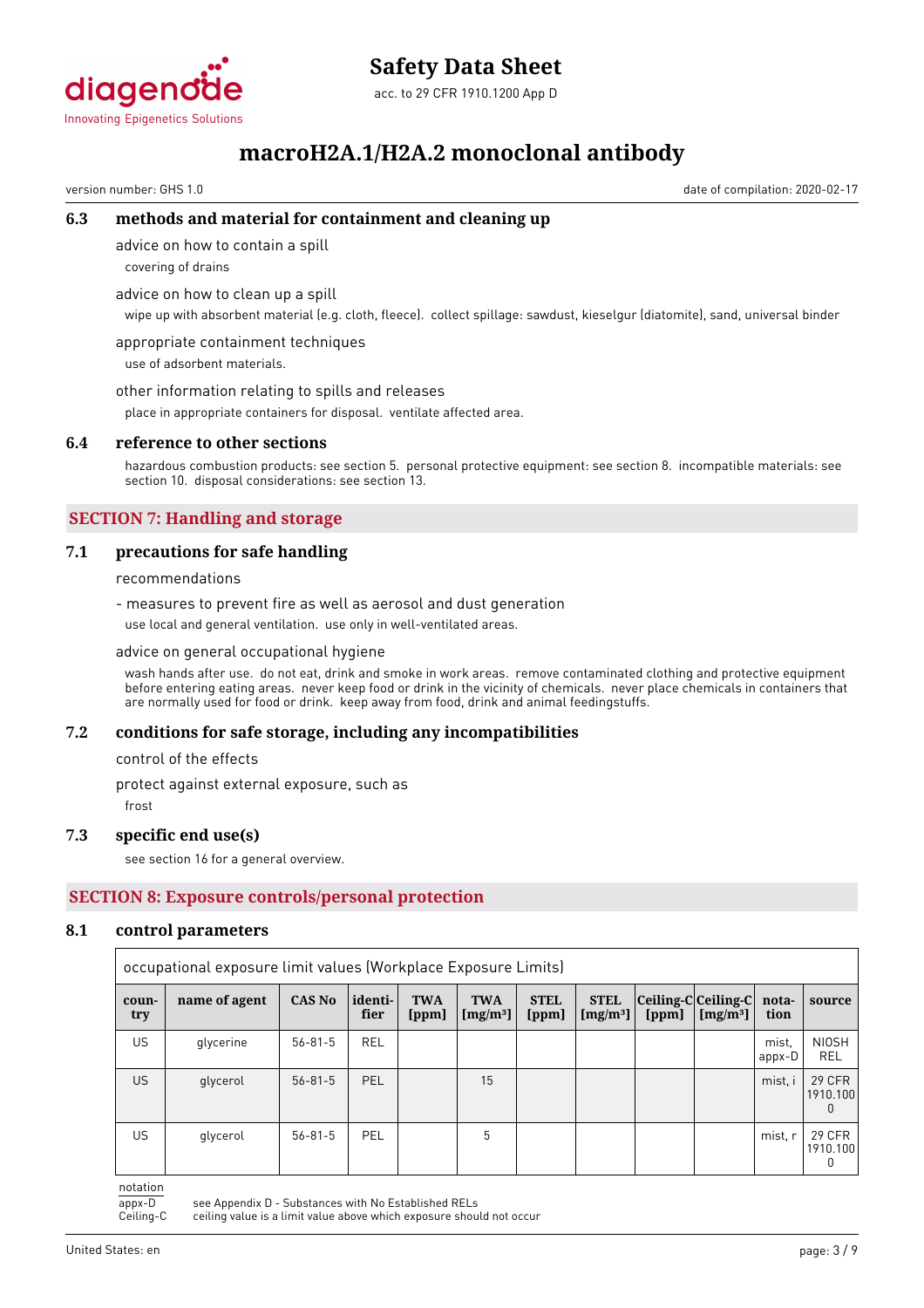

# **Safety Data Sheet**

acc. to 29 CFR 1910.1200 App D

# **macroH2A.1/H2A.2 monoclonal antibody**

version number: GHS 1.0 date of compilation: 2020-02-17

| notation    |                                                                                                                                                                             |
|-------------|-----------------------------------------------------------------------------------------------------------------------------------------------------------------------------|
|             | inhalable fraction                                                                                                                                                          |
| mist        | as mists                                                                                                                                                                    |
|             | respirable fraction                                                                                                                                                         |
| <b>STEL</b> | short-term exposure limit: a limit value above which exposure should not occur and which is related to a 15-minute period (un-<br>less otherwise specified)                 |
| TWA         | time-weighted average (long-term exposure limit): measured or calculated in relation to a reference period of 8 hours time-<br>weighted average (unless otherwise specified |

### **8.2 exposure controls**

appropriate engineering controls

general ventilation.

### individual protection measures (personal protective equipment)

eye/face protection

wear eye/face protection.

skin protection

- hand protection

wear suitable gloves. chemical protection gloves are suitable, which are tested according to EN 374. check leak-tightness/ impermeability prior to use. in the case of wanting to use the gloves again, clean them before taking off and air them well. for special purposes, it is recommended to check the resistance to chemicals of the protective gloves mentioned above together with the supplier of these gloves.

### - other protection measures

take recovery periods for skin regeneration. preventive skin protection (barrier creams/ointments) is recommended. wash hands thoroughly after handling.

#### respiratory protection

in case of inadequate ventilation wear respiratory protection.

environmental exposure controls

use appropriate container to avoid environmental contamination. keep away from drains, surface and ground water.

### **SECTION 9: Physical and chemical properties**

### **9.1 information on basic physical and chemical properties**

### **appearance**

| physical state | liquid    |
|----------------|-----------|
| color          | colorless |
| odor           | odorless  |

### **other safety parameters**

| pH (value)                              | not determined        |
|-----------------------------------------|-----------------------|
| melting point/freezing point            | not determined        |
| initial boiling point and boiling range | not determined        |
| flash point                             | not determined        |
| evaporation rate                        | not determined        |
| flammability (solid, gas)               | not relevant, (fluid) |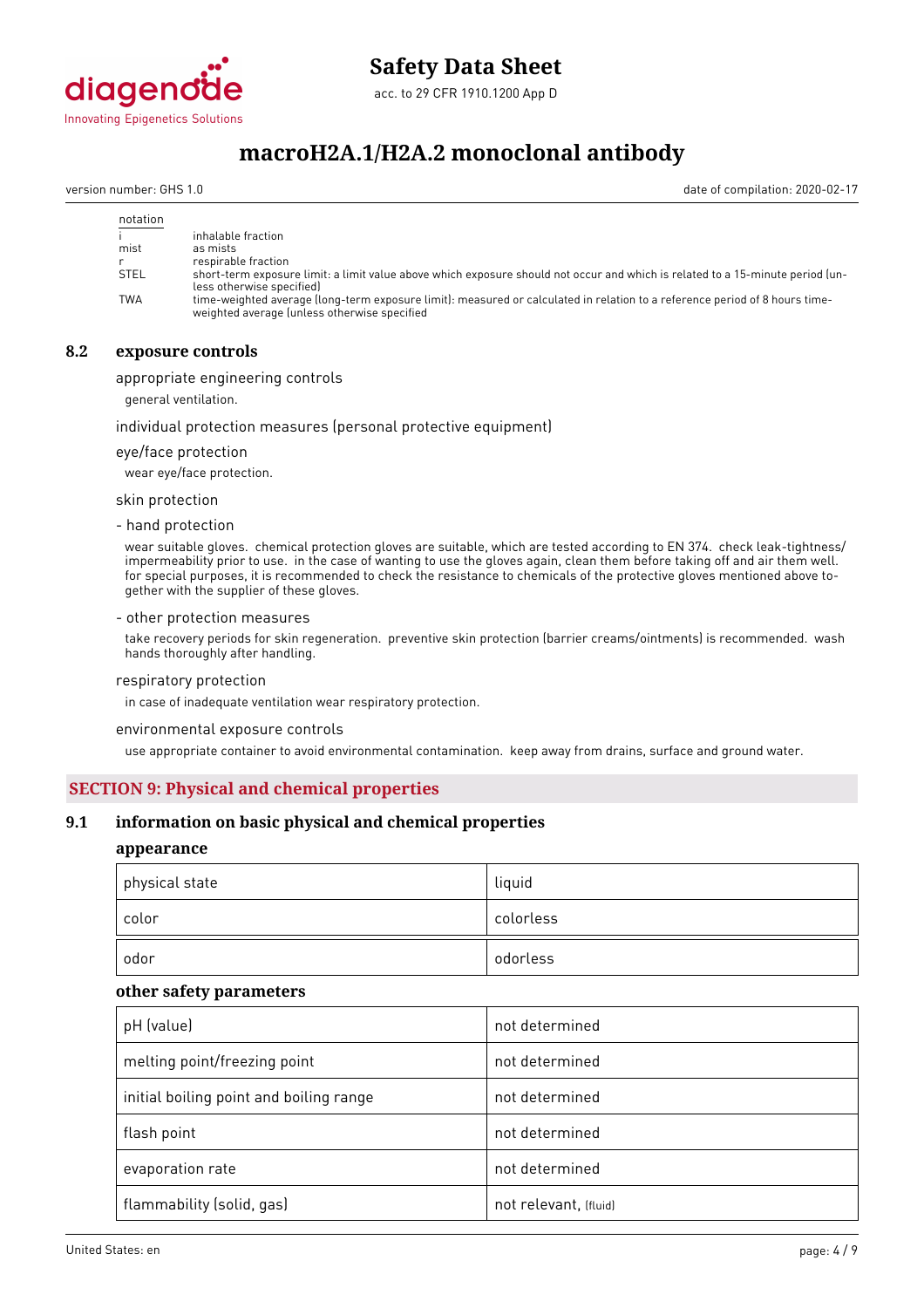

version number: GHS 1.0 date of compilation: 2020-02-17

|     | explosive limits            | not determined                                |
|-----|-----------------------------|-----------------------------------------------|
|     | vapor pressure              | not determined                                |
|     | density                     | not determined                                |
|     | vapor density               | this information is not available             |
|     | relative density            | information on this property is not available |
|     | solubility(ies)             | not determined                                |
|     | partition coefficient       |                                               |
|     | - n-octanol/water (log KOW) | this information is not available             |
|     | auto-ignition temperature   | not determined                                |
|     | viscosity                   | not determined                                |
|     | explosive properties        | none                                          |
|     | oxidizing properties        | none                                          |
| 9.2 | other information           | there is no additional information            |

### **SECTION 10: Stability and reactivity**

### **10.1 reactivity**

concerning incompatibility: see below "Conditions to avoid" and "Incompatible materials".

### **10.2 chemical stability**

the material is stable under normal ambient and anticipated storage and handling conditions of temperature and pressure.

### **10.3 possibility of hazardous reactions**

no known hazardous reactions.

### **10.4 conditions to avoid**

there are no specific conditions known which have to be avoided.

### **10.5 incompatible materials**

oxidizers

### **10.6 hazardous decomposition products**

reasonably anticipated hazardous decomposition products produced as a result of use, storage, spill and heating are not known. hazardous combustion products: see section 5.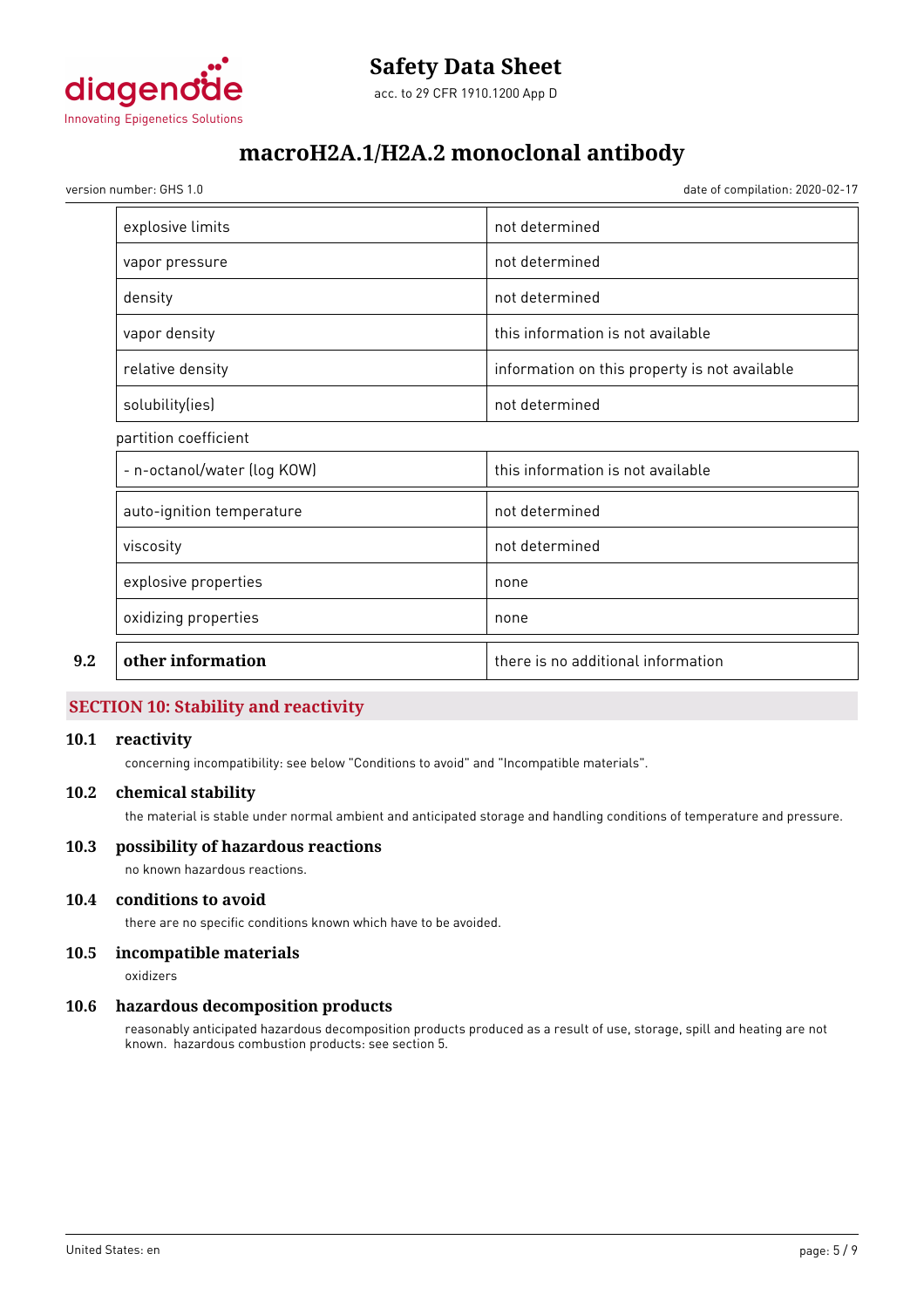

version number: GHS 1.0 date of compilation: 2020-02-17

# **SECTION 11: Toxicological information**

### **11.1 information on toxicological effects**

test data are not available for the complete mixture.

classification procedure the method for classification of the mixture is based on ingredients of the mixture (additivity formula).

## **classification acc. to OSHA "Hazard Communication Standard" (29 CFR 1910.1200)**

this mixture does not meet the criteria for classification.

acute toxicity shall not be classified as acutely toxic.

skin corrosion/irritation

shall not be classified as corrosive/irritant to skin.

serious eye damage/eye irritation shall not be classified as seriously damaging to the eye or eye irritant.

respiratory or skin sensitization shall not be classified as a respiratory or skin sensitizer.

germ cell mutagenicity shall not be classified as germ cell mutagenic.

carcinogenicity

shall not be classified as carcinogenic.

### reproductive toxicity

shall not be classified as a reproductive toxicant.

specific target organ toxicity - single exposure

shall not be classified as a specific target organ toxicant (single exposure).

specific target organ toxicity - repeated exposure

shall not be classified as a specific target organ toxicant (repeated exposure).

### aspiration hazard

shall not be classified as presenting an aspiration hazard.

# **SECTION 12: Ecological information**

## **12.1 toxicity**

shall not be classified as hazardous to the aquatic environment.

## **12.2 persistence and degradability**

data are not available.

### **12.3 bioaccumulative potential**

data are not available.

### **12.4 mobility in soil**

data are not available.

### **12.5 results of PBT and vPvB assessment**

data are not available.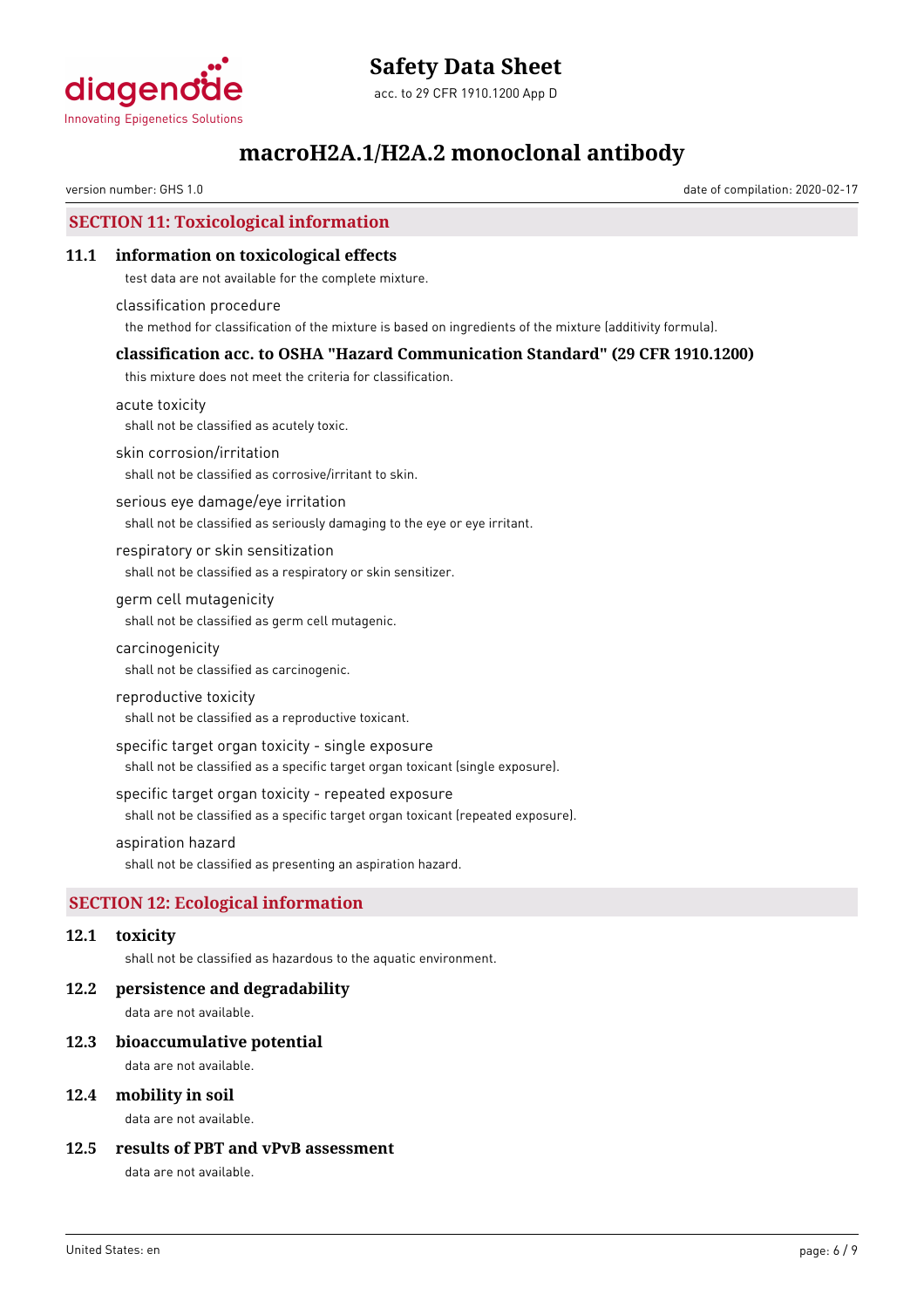

# **Safety Data Sheet**

acc. to 29 CFR 1910.1200 App D

# **macroH2A.1/H2A.2 monoclonal antibody**

version number: GHS 1.0 date of compilation: 2020-02-17

### **12.6 other adverse effects**

data are not available.

# **SECTION 13: Disposal considerations**

### **13.1 waste treatment methods**

sewage disposal-relevant information

do not empty into drains. avoid release to the environment. Refer to special instructions/safety data sheets.

### waste treatment of containers/packages

completely emptied packages can be recycled. handle contaminated packages in the same way as the substance itself.

### **remarks**

please consider the relevant national or regional provisions. waste shall be separated into the categories that can be handled separately by the local or national waste management facilities.

### **SECTION 14: Transport information**

- **14.1 UN number 14.1 UN** number
- **14.2 IN proper shipping name** not assigned
- **14.3 transport hazard class(es)** not assigned
- **14.4 packing group not assigned**
- 

**14.5 environmental hazards non-environmentally hazardous acc. to the danger**ous goods regulations

**14.6 special precautions for user**

there is no additional information.

### **14.7 transport in bulk according to Annex II of MARPOL and the IBC Code**

the cargo is not intended to be carried in bulk.

### **Information for each of the UN Model Regulations**

### **transport of dangerous goods by road or rail (49 CFR US DOT)**

not subject to transport regulations.

# **International Maritime Dangerous Goods Code (IMDG)**

not subject to IMDG.

# **International Civil Aviation Organization (ICAO-IATA/DGR)**

not subject to ICAO-IATA.

### **SECTION 15: Regulatory information**

# **15.1 safety, health and environmental regulations specific for the product in question national regulations (United States)**

### **VOC content**

Regulated Volatile Organic Compounds (VOC-EPA): Regulated Volatile Organic Compounds (VOC-Cal ARB):

### **industry or sector specific available guidance(s)**

### **NPCA-HMIS® III**

Hazardous Materials Identification System. American Coatings Association.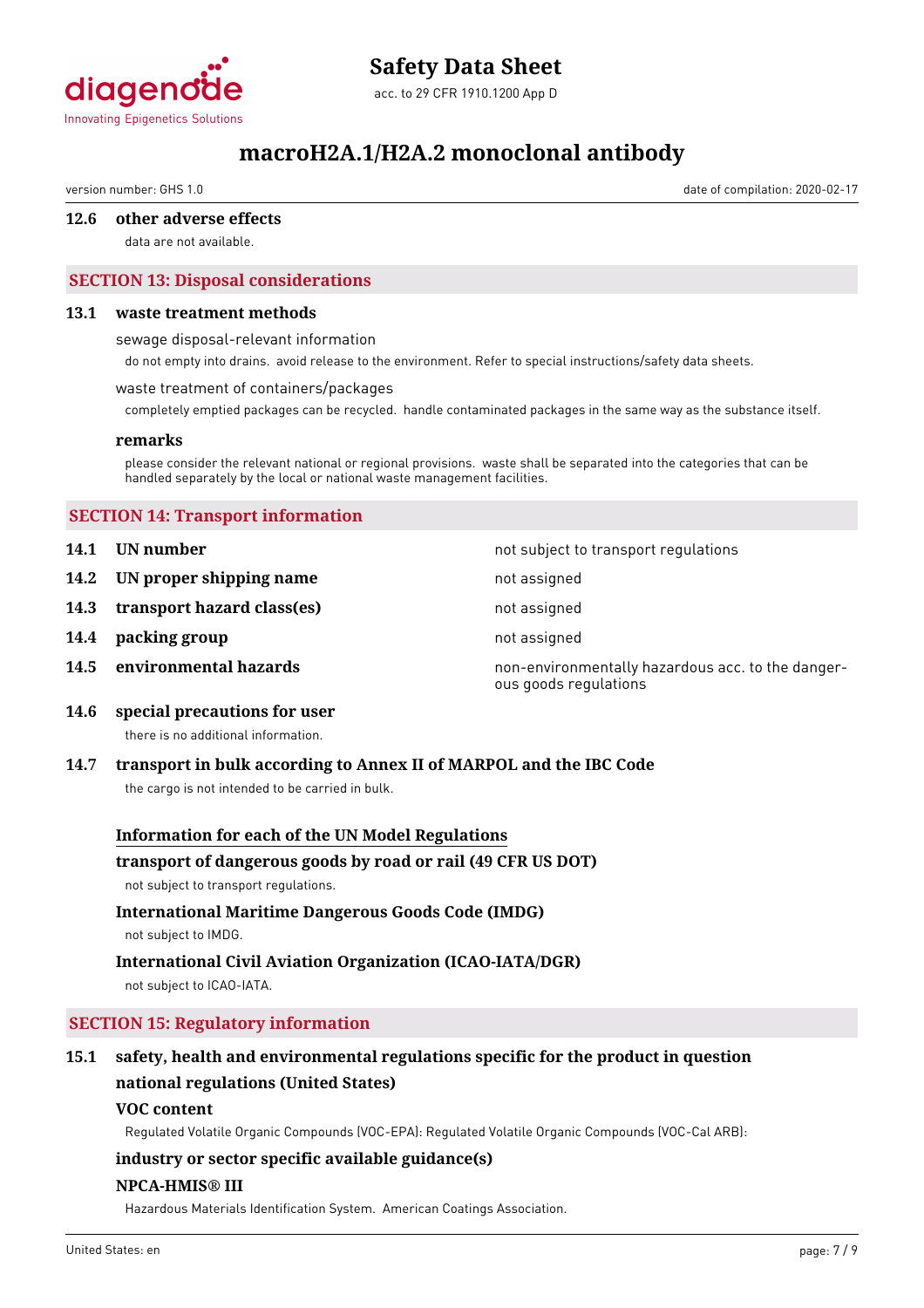

version number: GHS 1.0 date of compilation: 2020-02-17

| category            | rating | description                                                                                                                                                   |
|---------------------|--------|---------------------------------------------------------------------------------------------------------------------------------------------------------------|
| Chronic             |        | none                                                                                                                                                          |
| Health              |        | no significant risk to health                                                                                                                                 |
| Flammability        |        | material that must be preheated before ignition can occur                                                                                                     |
| Physical hazard     | 0      | material that is normally stable, even under fire conditions, and will not react with water,<br>polymerize, decompose, condense, or self-react. Non-explosive |
| Personal protection |        |                                                                                                                                                               |

### **NFPA® 704**

National Fire Protection Association: Standard System for the Identification of the Hazards of Materials for Emergency Response (United States).

| category       | degree of<br>hazard | description                                                                                                      |
|----------------|---------------------|------------------------------------------------------------------------------------------------------------------|
| Flammability   |                     | material that must be preheated before ignition can occur                                                        |
| Health         |                     | material that, under emergency conditions, would offer no hazard beyond that of ordinary<br>combustible material |
| Instability    |                     | material that is normally stable, even under fire conditions                                                     |
| Special hazard |                     |                                                                                                                  |

### **15.2 Chemical Safety Assessment**

chemical safety assessments for substances in this mixture were not carried out.

### **SECTION 16: Other information, including date of preparation or last revision**

### **abbreviations and acronyms**

| abbr.                 | descriptions of used abbreviations                                                                                                                      |
|-----------------------|---------------------------------------------------------------------------------------------------------------------------------------------------------|
| 29 CFR 1910.1000      | 29 CFR 1910.1000, Tables Z-1, Z-2, Z-3 - Occupational Safety and Health Standards: Toxic and Hazardous Sub-<br>stances (permissible exposure limits)    |
| 49 CFR US DOT         | 49 CFR U.S. Department of Transportation                                                                                                                |
| Cal ARB               | California Air Resources Board                                                                                                                          |
| CAS                   | Chemical Abstracts Service (service that maintains the most comprehensive list of chemical substances)                                                  |
| Ceiling-C             | Ceiling value                                                                                                                                           |
| <b>DGR</b>            | Dangerous Goods Regulations (see IATA/DGR)                                                                                                              |
| EPA                   | Environmental Protection Agency. An agency of the federal government of the United States charged with pro-<br>tecting human health and the environment |
| <b>IATA</b>           | International Air Transport Association                                                                                                                 |
| <b>IATA/DGR</b>       | Dangerous Goods Regulations (DGR) for the air transport (IATA)                                                                                          |
| ICA <sub>0</sub>      | International Civil Aviation Organization                                                                                                               |
| <b>IMDG</b>           | International Maritime Dangerous Goods Code                                                                                                             |
| MARPOL                | International Convention for the Prevention of Pollution from Ships (abbr. of "Marine Pollutant")                                                       |
| NIOSH REL             | National Institute for Occupational Safety and Health (NIOSH): Recommended Exposure Limits (RELs)                                                       |
| <b>NPCA-HMIS® III</b> | National Paint and Coatings Association: Hazardous Materials Identification System - HMIS® III, Third Edition                                           |
| <b>OSHA</b>           | Occupational Safety and Health Administration (United States)                                                                                           |